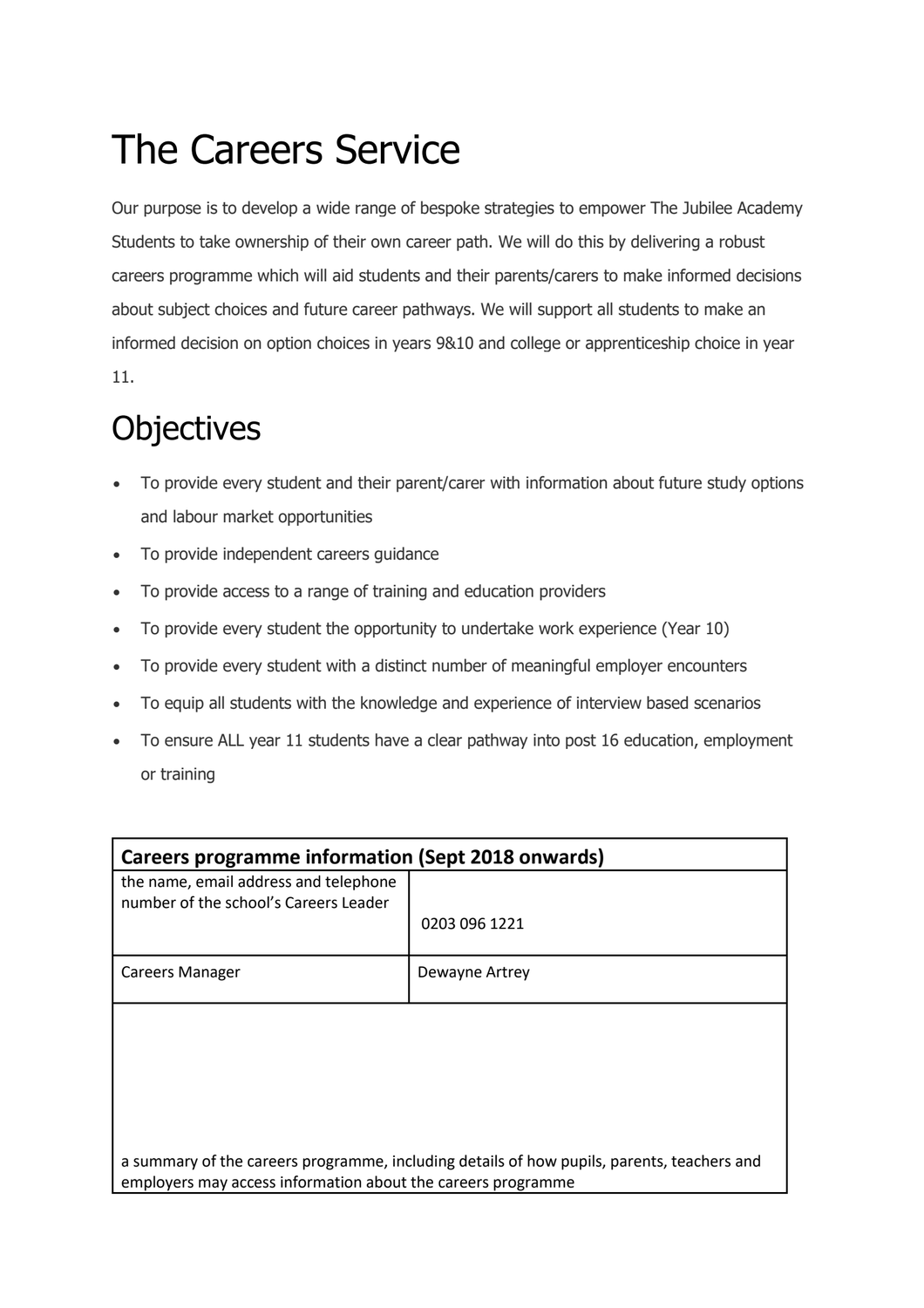|                                                                                          | Key Stage 3 (Years 7-8)                                                                                                                                                                                                                                                                                                                                                                                                                                             |
|------------------------------------------------------------------------------------------|---------------------------------------------------------------------------------------------------------------------------------------------------------------------------------------------------------------------------------------------------------------------------------------------------------------------------------------------------------------------------------------------------------------------------------------------------------------------|
|                                                                                          | Introduction to careers<br>$\bullet$                                                                                                                                                                                                                                                                                                                                                                                                                                |
|                                                                                          | Options for KS4<br>$\bullet$                                                                                                                                                                                                                                                                                                                                                                                                                                        |
|                                                                                          | Sector Insight: speaker in assembly<br>$\bullet$                                                                                                                                                                                                                                                                                                                                                                                                                    |
|                                                                                          | Employer led employability skills workshop<br>$\bullet$                                                                                                                                                                                                                                                                                                                                                                                                             |
|                                                                                          | Bespoke careers guidance individually tailored<br>$\bullet$                                                                                                                                                                                                                                                                                                                                                                                                         |
|                                                                                          | Key Stage 4 (Years 9-11)                                                                                                                                                                                                                                                                                                                                                                                                                                            |
|                                                                                          | Routes of entry and options information<br>$\bullet$<br>evening<br>CV preparation programme<br>$\bullet$<br>Interview preparation programme<br>$\bullet$<br>Work experience opportunity (some Year 10)<br>$\bullet$<br>Employer led employability workshop<br>$\bullet$<br>Employer site visit<br>$\bullet$<br>Financial Guidance and Money Management<br>$\bullet$<br>Mock interview event<br>$\bullet$<br>Higher Education careers talk<br>1:1 guidance interview |
|                                                                                          | The service will be monitored Head of Careers on<br>an annual basis. This will be undertaken in the<br>form of service level agreements between<br>ourselves and our external partners, joint planning<br>meetings and termly reviews of impact.                                                                                                                                                                                                                    |
| how the school measures and assesses<br>the impact of the careers programme<br>on pupils | The service will be evaluated using internal<br>evaluation forms which will assess the effectiveness<br>of the provision and how well it has met the                                                                                                                                                                                                                                                                                                                |